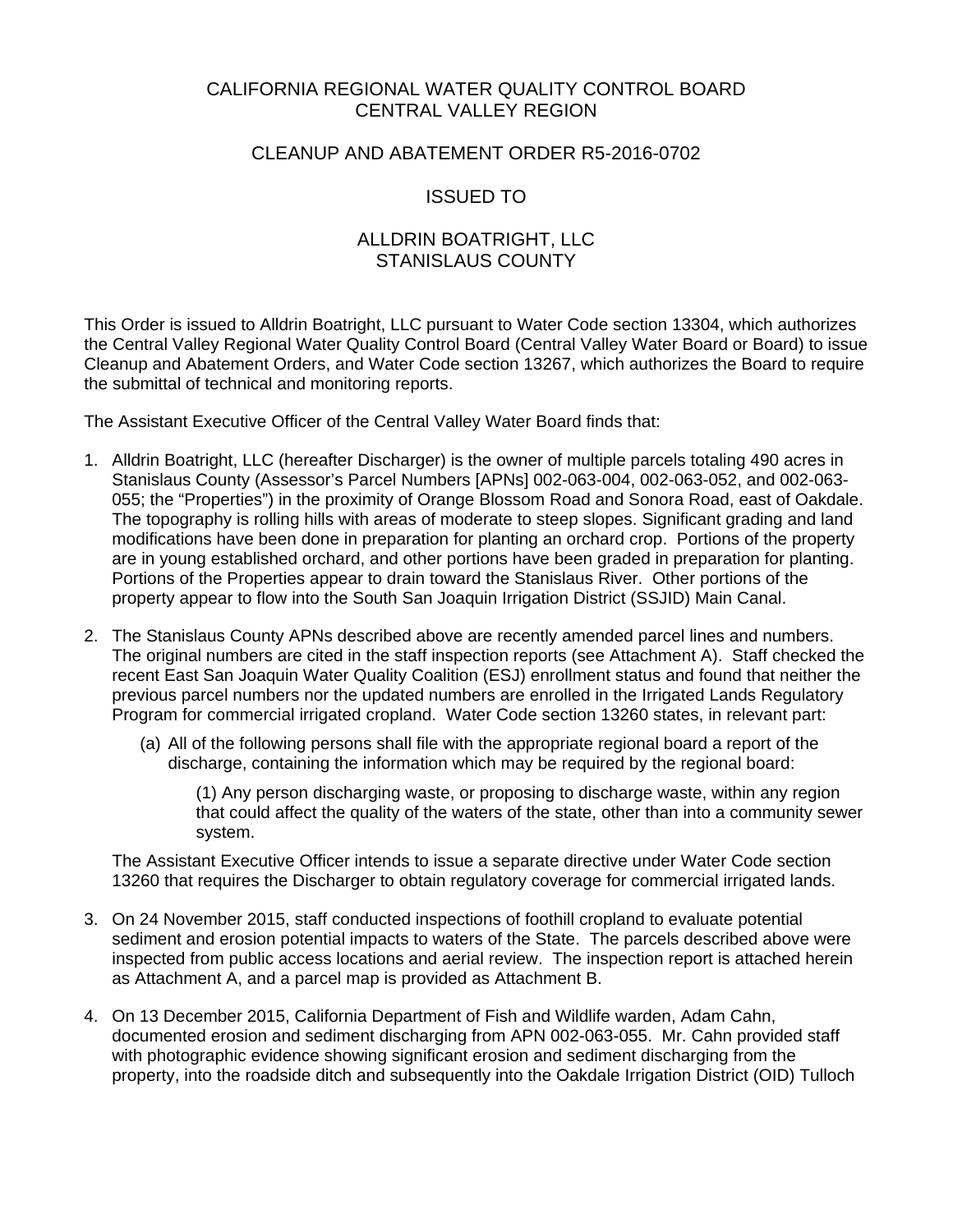Lateral. The Tulloch Lateral flows all or in part into the OID Orange Blossom Drain, which then discharges all or in part into the Stanislaus River.

- 5. Sediment, when discharged to waters of the state, constitutes as a "waste" as that term is defined in Water Code section 13050. Due to the sloped topography and exposed nature of the disturbed (graded) soil at the Property. As noted by staff's site inspections and documented by CDFW, there is a risk of significant erosion and sediment runoff and discharge into tributaries to the Stanislaus River, if adequate mitigation practices are not installed prior to rain events. The Board considers adequate erosion and sediment management practices to include, but not limited to management of soil stability, runoff velocity, and runoff volume that contribute to erosion and sediment discharges and meet the turbidity and other water quality objectives of the Water Quality Control Plan (Basin Plan) for the Sacramento and San Joaquin River Basins<sup>1</sup>. The adequacy of management practices is based on site-specific conditions.
- 6. The *Water Quality Control Plan for the Sacramento River and San Joaquin River Basins, Fourth Edition*, (Basin Plan) designates beneficial uses, establishes water quality objectives, contains implementation plans and policies for protecting waters of the basin, and incorporates by reference plans and policies adopted by the State Water Board.
- 7. The beneficial uses of the Stanislaus River between Goodwin Dam and the San Joaquin River, as identified in Table II-1 of the Basin Plan, are municipal and domestic supply; agricultural supply; irrigation and stock watering; Rec-1 and Rec-2 water contact and non-contact recreation; warm and cold freshwater habitat; cold water salmon and steelhead migration; warm water spawning for striped bass, sturgeon, and shad; cold water spawn for salmon and steelhead; and wildlife habitat.
- 8. The Basin Plan lists specific water quality objectives for inland surface waters. These objectives include limitations on increased temperature, sediment, settleable and suspended material, and turbidity.
- 9. Water Code section 13304(a) states, in relevant part, that:

Any person who … causes or permits, or threatens to cause or permit any waste to be discharged or deposited where it is, or probably will be, discharged into the waters of the state and creates, or threatens to create, a condition of pollution or nuisance, shall upon order of the regional board clean up the waste or abate the effects of the waste, or, in the case of threatened pollution or nuisance, take other necessary remedial action, including, but limited to, overseeing cleanup and abatement efforts. …

The Discharger's grading activities, conducted on sloped topography, has resulted in the discharge of wastes to surface waters, which created or threatened to create, a condition of pollution or nuisance. Site conditions, and the potential for the site to discharge sediment into surface waters, are described in the Board's Inspection Report (Attachment A).

10. Water Code section 13267(b)(1), states, in relevant part, that:

 $\overline{a}$ 

In conducting an investigation … the regional board may require that any person who has discharged, discharges, or is suspected of having discharged or discharging, or who proposes

<sup>&</sup>lt;sup>1</sup> This document is available online here: http://www.waterboards.ca.gov/centralvalley/water\_issues/basin\_plans/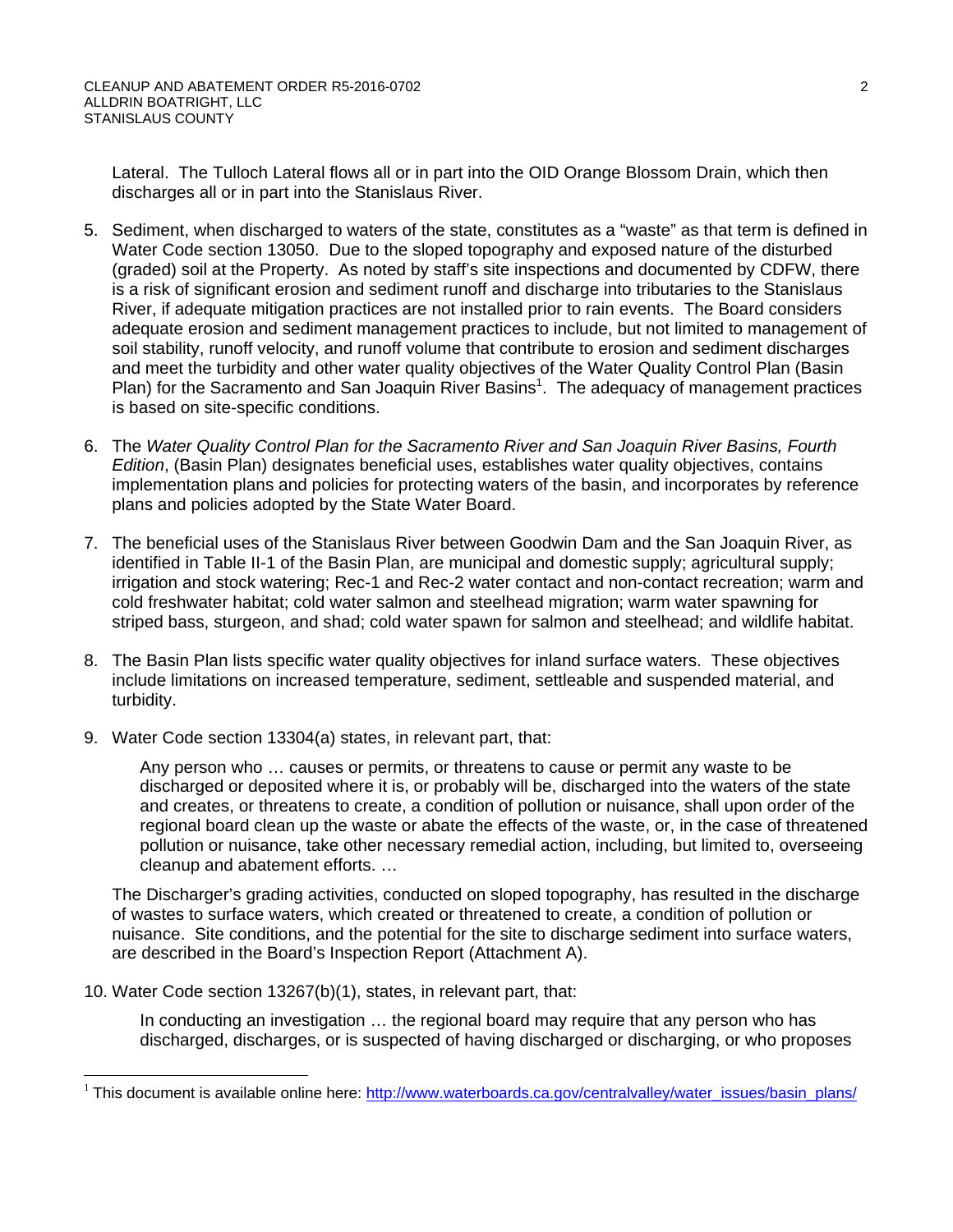to discharge waste within its region … shall furnish, under penalty of perjury, technical or monitoring program reports which the regional board requires. The burden, including costs, of these reports shall bear a reasonable relationship to the need for the report and the benefits to be obtained from the reports. In requiring those reports, the regional board shall provide the person with a written explanation with regard to the need for the reports, and shall identify the evidence that supports requiring that person to provide the reports.

 The technical reports required by this Order, including a Sediment and Erosion Control Plan and a Completion Report, are necessary to ensure that the Discharger will implement appropriate measures to protect waters of the State and to verify that those measures were installed. These reports would ordinarily be prepared before conducting any activities to ameliorate significant threats to water quality, even if such activities were not mandated by the Central Valley Water Board. As such, the burden of preparing the report bears a reasonable relationship to the benefits of such reports, which include the protection of waters of the State utilized for beneficial uses listed in Table II-1 of the Basin Plan (described in item 6 above), all of which could be impacted by sediment discharges from the Property. Alldrin Boatright, is hereby being required to submit these reports because it is the owner of the Property and is responsible for the grading activities conducted at the Property.

11. The issuance of this Order is an enforcement action taken by a regulatory agency and is exempt from the provisions of the California Environmental Quality Act, pursuant to California Code of Regulations, title 14, section 15321(a).

**IT IS HEREBY ORDERED THAT**, pursuant to Water Code sections 13267 and 13304, Alldrin Boatright, LLC shall:

- 1. Immediately take all actions to prevent the discharge of sediment and other wastes to waters of the state, including but not limited to the Stanislaus River and its tributaries.
- 2. Immediately clean up and abate conditions which threaten to cause or permit wastes (soil and sediment) to be discharged or deposited to waters of the state, including the Stanislaus River and its tributaries.
- 3. The Discharger shall comply with this directive in accordance with the following schedule:
	- (a) The Discharger must immediately begin implementing soil stabilization and erosion control management practices.
	- (b) By **1 April 2016**, the Discharger must submit a *Sediment and Erosion Control Plan* to the Central Valley Water Board. The *Sediment and Erosion Control Plan* must describe all actions that the Discharger has taken to stabilize the soil and to implement erosion control measures, and must describe all additional actions that must be undertaken by the Discharger to stabilize the Property to prevent future discharges of sediment and all other wastes. The Plan must propose a timeline for the additional work that shall not extend beyond **1 July 2016**. The *Sediment and Erosion Control Plan* must contain contingency plans that will describe how the Discharger will clean up or mitigate any sediment discharges to surface waters, should they occur during rain events, and shall include timelines and long-term monitoring to assess the effectiveness of the sediment and erosion control efforts.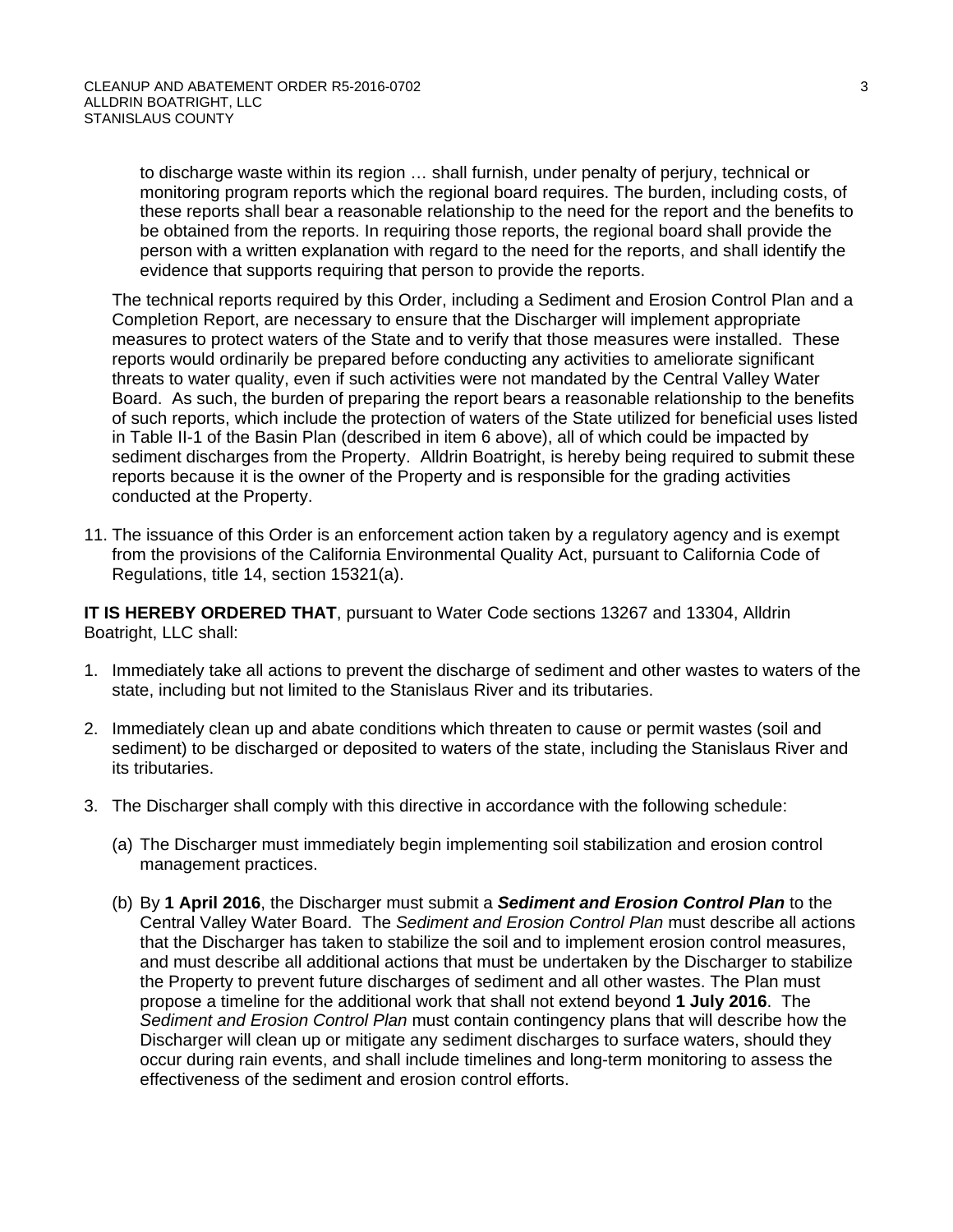- (c) By **1 August 2016,** the Discharger must submit a *Completion Report* to the Board that will describe how the *Sediment and Erosion Control Plan* has been implemented, including photos showing the management practices that have been implemented for erosion and sediment control.
- 4. The *Sediment and Erosion Control Plan* and *Completion Report* must be written, amended, and certified by a qualified professional possessing one of the following registrations or certifications, and appropriate experience with erosion issues: California registered professional civil engineer, geologist, engineering geologist, landscape architect; NRCS Certified Conservation Planner; professional hydrologist registered through the American Institute of Hydrology; certified soil scientist registered through the American Society of Agronomy; Certified Professional in Erosion and Sediment Control (CPSEC)TM/Certified Professional in Storm Water Quality (CPSWQ)TM registered through EnviroCert International, Inc.; or a professional in erosion and sediment control registered through the National Institute for Certification in Engineering Technologies (NICET).
- 5. Any person signing a document submitted under this Order shall make the following certification:

*"I certify under penalty of law that I have personally examined and am familiar with the information submitted in this document and all attachments and that, based on my knowledge and on my inquiry of those individuals immediately responsible for obtaining the information, I believe that the information is true, accurate, and complete. I am aware that there are significant penalties for submitting false information, including the possibility of fine and imprisonment."*

6. **Report Submittals**. All monitoring and technical reports required under this Order shall be submitted to:

California Regional Water Quality Control Board, Central Valley Region Attn: Terry Bechtel 11020 Sun Center Drive, Suite 200 Rancho Cordova, CA 95670

7. If for any reason, the Discharger is unable to perform any activity or submit any document in compliance with work schedule set forth herein, or in compliance with any work schedule submitted pursuant to this Order and approved by the Assistant Executive Officer, the Discharger may request, in writing, an extension of the time specified. The extension request shall include justification for the delay. Any extension request shall be submitted as soon as the situation is recognized and no later than the compliance date. An extension may be granted by revision of this Order or by letter from the Assistant Executive Officer. Extension requests not approved in writing by the Assistant Executive Officer with reference to this Order are denied.

If, in the opinion of the Assistant Executive Officer, the Discharger fails to comply with the provisions of this Order, the Assistant Executive Officer may refer this matter to the Attorney General for judicial enforcement, may issue a complaint for administrative civil liability, or may take other enforcement actions. Failure to comply with this Order may result in the assessment of Administrative Civil Liability of up to \$10,000 per violation, per day, depending on the violation, pursuant to the Water Code, including sections 13268, 13350 and 13385. The Central Valley Water Board reserves its right to take any enforcement actions authorized by law.